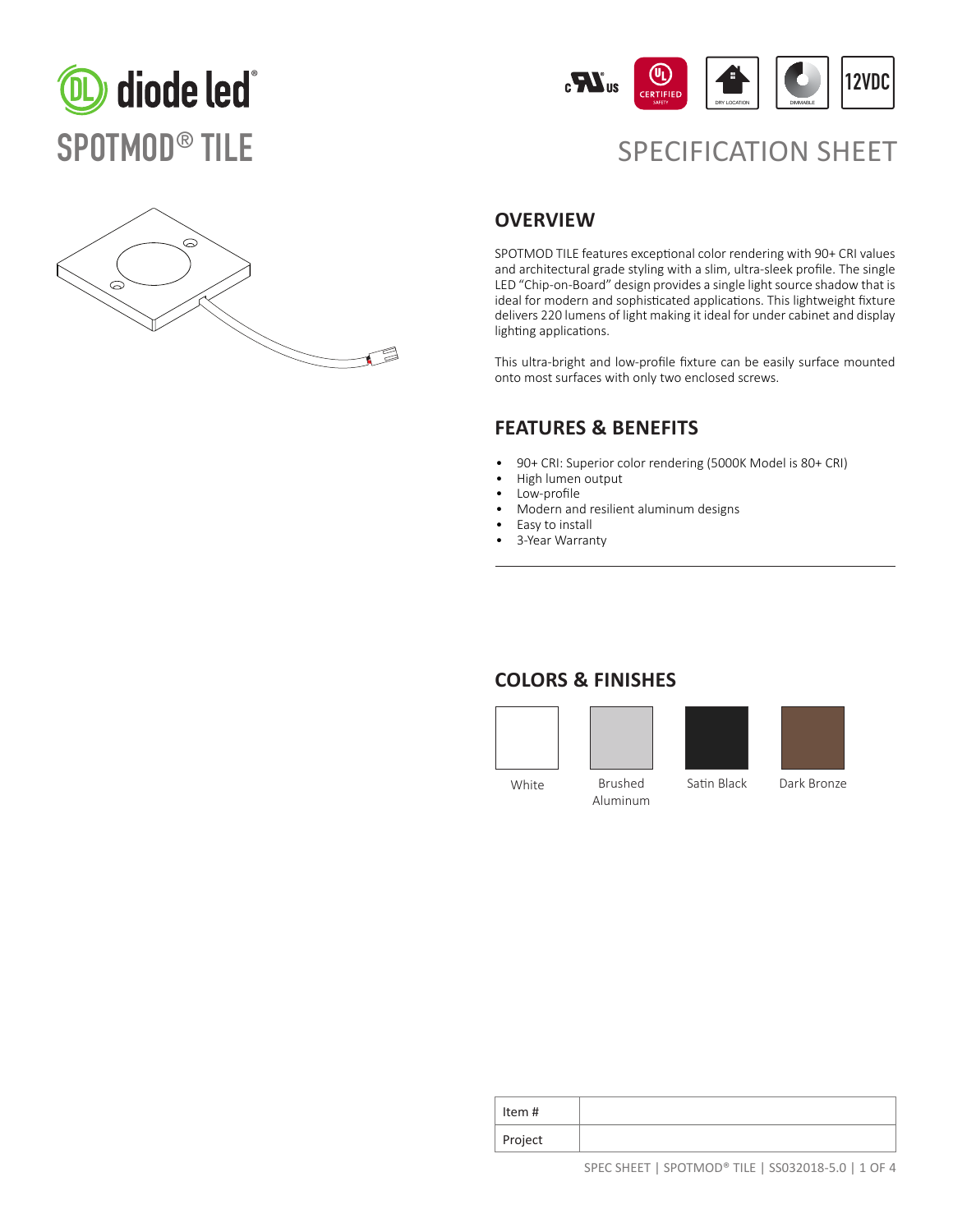### **SPECIFICATIONS**

- Input: 12VDC Constant Voltage
- Power Consumption: 4W
- LED Chip Type: Bridgelux

**CCT & FINISH OPTIONS**

**2700K** DI-12V-SPOT-TL27-**\*\* 3000K** DI-12V-SPOT-TL30-**\*\* 4000K** DI-12V-SPOT-TL40-**\*\* 5000K** DI-12V-SPOT-TL50-**\*\***

**INCLUDED ACCESSORIES**

A. (2) Screws

 $\frac{1}{2}$ HHHH

**CCT ITEM #**

- Lumen Output<sup>1</sup>: 220
- CRI: 80+ (5000K), 90+ (2700K, 3000K, 4000K)
- Efficacy<sup>2</sup>: 75
- Dimmable: Yes
- Ambient Temperature<sup>3</sup>: -4  $\sim$  122°F (-20  $\sim$  50°C)
- Operating Temperature<sup>4</sup>: -4  $\sim$  176°F (-20  $\sim$  80°C)
- Environment: Damp / Indoor only

### **COMPLIANCE & REGULATORY APPROVALS**

• UL Listed 2108. UL 1598 / CSA 250.0-08, UL 8750. UL 879 / CAN/ CSA-C22.2 no. 207-M89. E469769 (UL Listed), E469770 (SAMS Manual).

## **SYSTEM DIAGRAMS\***

#### **SWITCHEX® DIAGRAM**



#### **PLUG-IN ADAPTER DIAGRAM**



#### **PLUG-IN ADAPTER DIAGRAM w/ SPLITTER SYSTEM**



| ITEM #         | <b>DESCRIPTION</b>                                                                                                                                                     |  |
|----------------|------------------------------------------------------------------------------------------------------------------------------------------------------------------------|--|
| DI-SPOT-TL-ADP | SPOTMOD TILE 1ft. 2-pin<br>(female) to DC (female)<br><b>Adapter Cable</b><br>Dimensions: 12 x 0.45 in.<br>(L x Dia) Color: White                                      |  |
| DI-SPOT-TLSP6  | SPOTMOD TILE Power<br>Distribution Splitter Box,<br>6-way<br>Dimensions: $3 \times 1 \times 0.5$<br>in. $(L \times W \times H)$<br>Color: White                        |  |
| DI-SPOT-5EXT   | SPOTMOD TILE and LINK<br>5 ft 2-pin male to female<br><b>Extension Cable</b><br>Dimensions: $60 \times 0.25 \times$<br>.25 in. $(L \times W \times H)$<br>Color: White |  |



Diagrams are provided as general guidelines for installation. All installations will vary slightly. OMNIDRIVE**®**, REIGN**®** Dimmer, TOUCHDIAL™, and more installation diagrams are available at driver & controller installation guides.

**\*\*** - Select finish option

**WH** (white) **BL** (satin black) **AL** (brushed aluminum)

**BR** (bronze)

 $\overline{\phantom{a}}$ 

<sup>1.</sup> Lumen output is measured in accordance to IES LM-79-08. LED chips have a luminous flux range with a tolerance of +/- 5%.

<sup>2.</sup> Actual efficacy value is dependent to specified LED driver (power supply). An estimated efficacy value has been provided and calculated as follows: Lumen value (measured in accordance to IES LM-79-08) divided by average power consumption per fixture.

<sup>3.</sup> Do not install product in an environment outside the listed ambient temperature. Exceeding the maximum ambient temperature may damage LED chips, reduce the total lamp life, lumen output, and/or adversely impact color consistency.

<sup>4.</sup> Operating temperature is measured according to the minimum and maximum ambient temperature environment.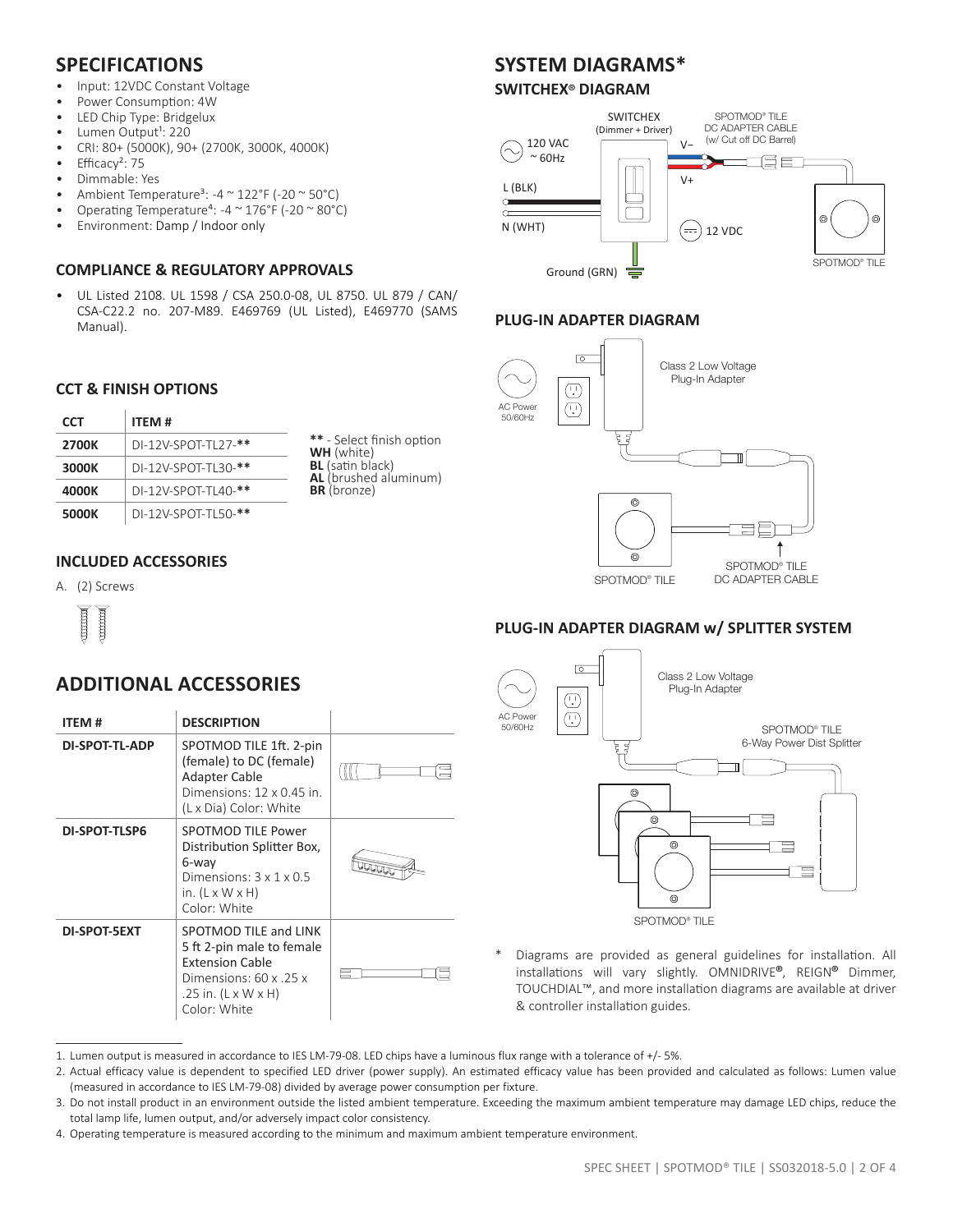### **MECHANICAL DIAGRAMS**



#### **MOUNTING SURFACE MOUNTING**

Mount SPOTMOD TILE to surface with 2x screws (included) and Phillips head screwdriver (not included).



WIRED VIEW